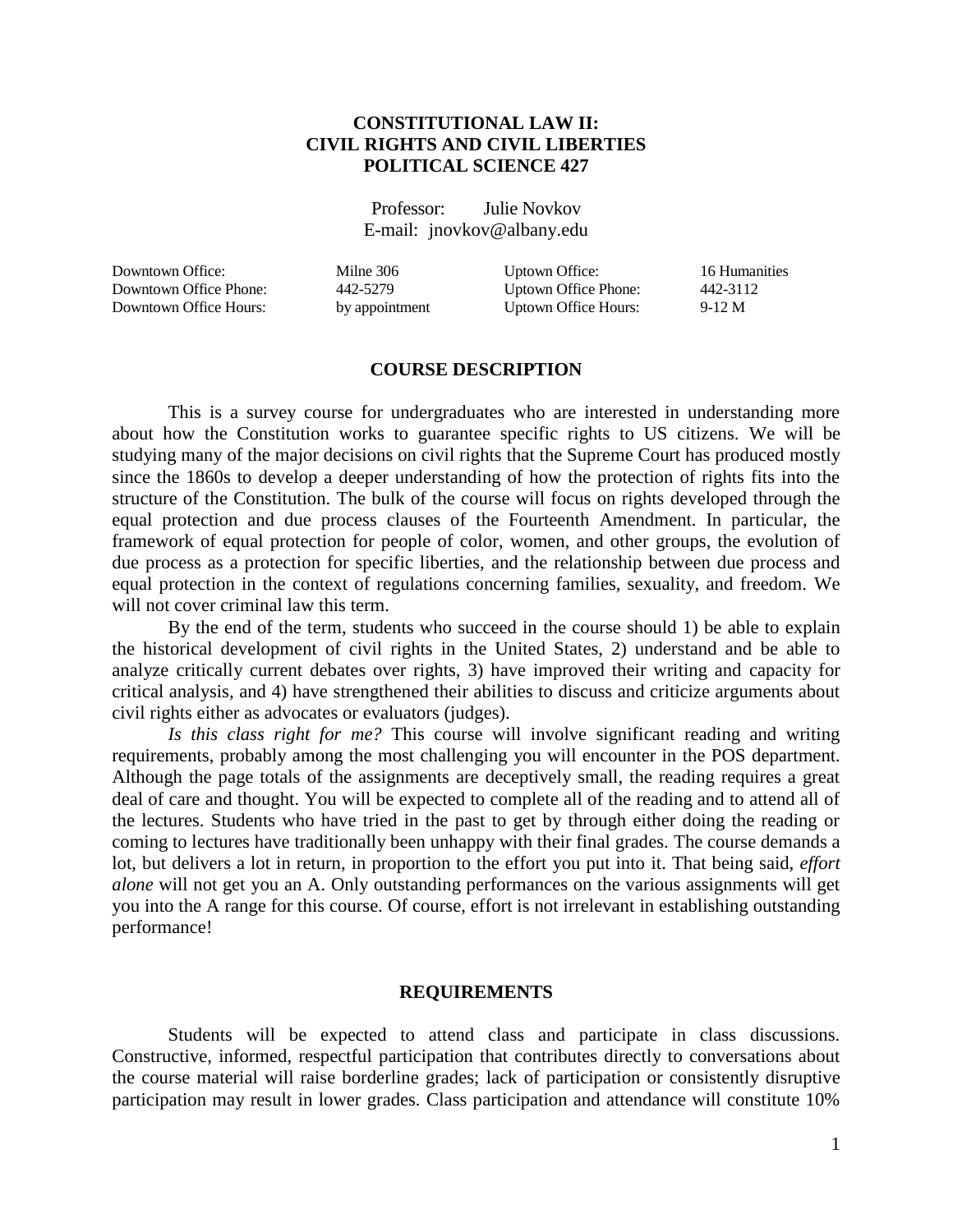of your grade. The baseline grade for class participation is a B, so a student who does not miss class but never participates in discussions can expect to get a B for this component of the course. You will be expected to keep up with the reading throughout the term. You cannot do well on the assignments or examinations without both attending lectures and doing the reading.

All students will participate in a moot court connected to a structured writing assignment, take three quizzes, and take a final examination. The quizzes will help you to acquire the skills you will need to do well on the final exam. The requirements and distributions of grades differ slightly depending on whether you choose to be a judge or a lawyer for the moot court.

The moot court and writing assignment ask you to argue or adjudicate a case on an issue that is currently unsettled. The topic and materials for this exercise will be posted on Blackboard. Lawyers will prepare briefs and deliver oral arguments defending one side or the other. Judges will ask questions during oral arguments and prepare opinions based on their readings of the evidence and the lawyers' briefs. You will write your brief or opinion in two drafts, both of which will be graded. The final draft will be due near or at the end of the term. There will be no "right" ruling in the case; you will be graded on your ability to argue effectively using the precedents and techniques we learn in the class.

Students electing to participate as lawyers will have more work during the first part of the term, while students electing to participate as judges will have more work near the end of the term. Judges should note that their final papers will be due on the last day of class. The moot courts in which the cases are argued will take place during class time. Attendance is absolutely mandatory; there is no feasible way to make up this portion of the course's workload. *If you know that you cannot attend class during moot court week for any reason whatsoever, please drop this class now.* More information about this exercise will be discussed during the first day of class and throughout the term.

The weights of your various obligations will differ depending on whether you are an attorney or a judge. The weights break down as follows:

| Attorneys                  |     | Judges                     |     |
|----------------------------|-----|----------------------------|-----|
| Oral Argument              | 10% |                            |     |
| Draft Brief                | 5%  | <b>Draft Opinion</b>       | 5%  |
| <b>Final Brief</b>         | 25% | <b>Final Opinion</b>       | 35% |
| Quiz 1                     | 5%  | Quiz 1                     | 5%  |
| Quiz 2                     | 5%  | Quiz 2                     | 5%  |
| Quiz 3                     | 5%  | Quiz 3                     | 5%  |
| <b>Class Participation</b> | 10% | <b>Class Participation</b> | 10% |
| Final Exam                 | 35% | <b>Final Exam</b>          | 35% |

Papers are due in class at the beginning of class where indicated in the syllabus. Because of the need to allow time for other students to read and react to your writing, these deadlines are very rigid. If your draft is late for any reason, you will be penalized.

#### **POLICIES**

*Students with disabilities*. If you have a documented disability and anticipate needing accommodations in this course, please make arrangements to meet with the professor soon.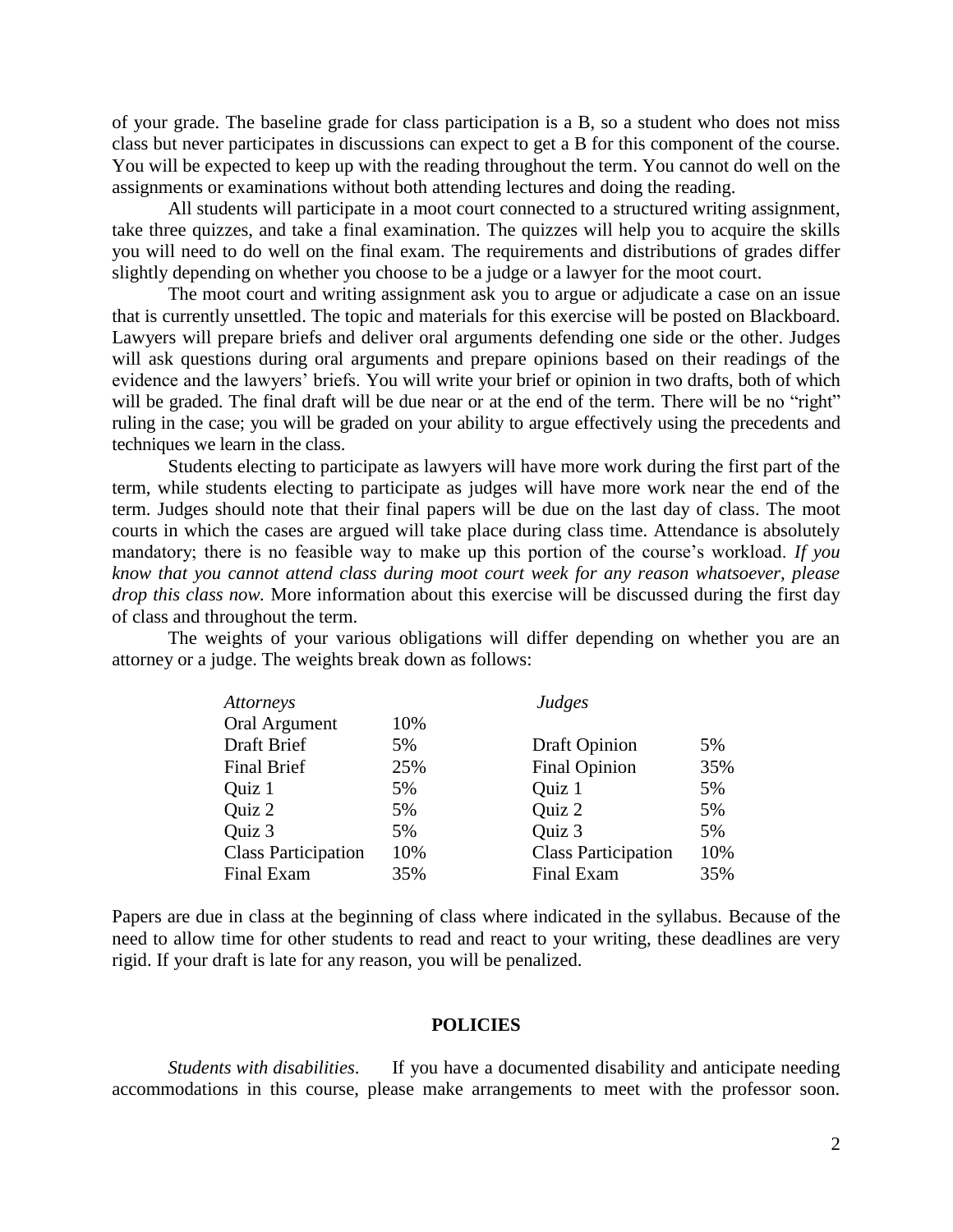Please request that the Counselor for Students with Disabilities send a letter verifying your disability and outlining suggested accommodations.

*Class attendance*. You will be expected to attend class. Each student is permitted to miss two days of class per term with no questions asked and no penalties or reductions in his or her class participation grade. Any classes missed beyond those two will be taken into account in determining your class participation grade, regardless of the reason.

*Extensions for papers*. To avoid creating problems for other students in the class, no extensions will be given for rough drafts of papers. Late papers will be penalized half a grade per day for every day that the paper is late, starting at the beginning of class the day the paper is due. Extensions for final papers will only be permitted under compelling circumstances and if the extension is requested in advance. Any student who does not turn in her or his paper on time and has not contacted the professor in advance will lose half a grade per day for every day the paper is late unless the student can provide a University-approved excuse.

*Regrading of materials*. You may request regrading of materials that have been graded by the professor. If you wish to make such a request, contact the professor for a copy of the regrading policy. You will be asked to provide a written explanation of why you wish to have the assignment regraded.

*Plagiarism or cheating.* This one's simple: don't do it. Don't even think about doing it. Plagiarism is the use of someone else's *words* or *ideas* without giving the original author credit by citing him or her. If you use someone else's language directly, you must use quotation marks. If you rely on another person's ideas in creating your argument, you must provide a citation. If you have any questions about plagiarism, please contact the professor before you submit the assignment for grading. If you plagiarize or cheat in this class on any assignment or test, the **BEST** outcome you can hope to achieve is a failing grade. Ignorance will not provide a defense to the application of this policy.

## **MATERIALS**

The main text for the course is *American Constitutionalism Volume II: Rights and Liberties*. Additional required readings are available on Blackboard and may be made available in a course packet if there is interest. In the syllabus, these items are marked with an asterisk. To log on to Blackboard, go to https://blackboard.albany.edu/ and follow the login instructions. **IMPORTANT NOTE: You will need to use Blackboard to get access to assignment materials if you misplace your copies and to research your papers.**

### **SYLLABUS**

### **Unit One: Rights Before and During Reconstruction**

August 26 Introduction

- Julie Novkov, "How to Read a Case"\*
- Julie Novkov, "What are Rights for?"\*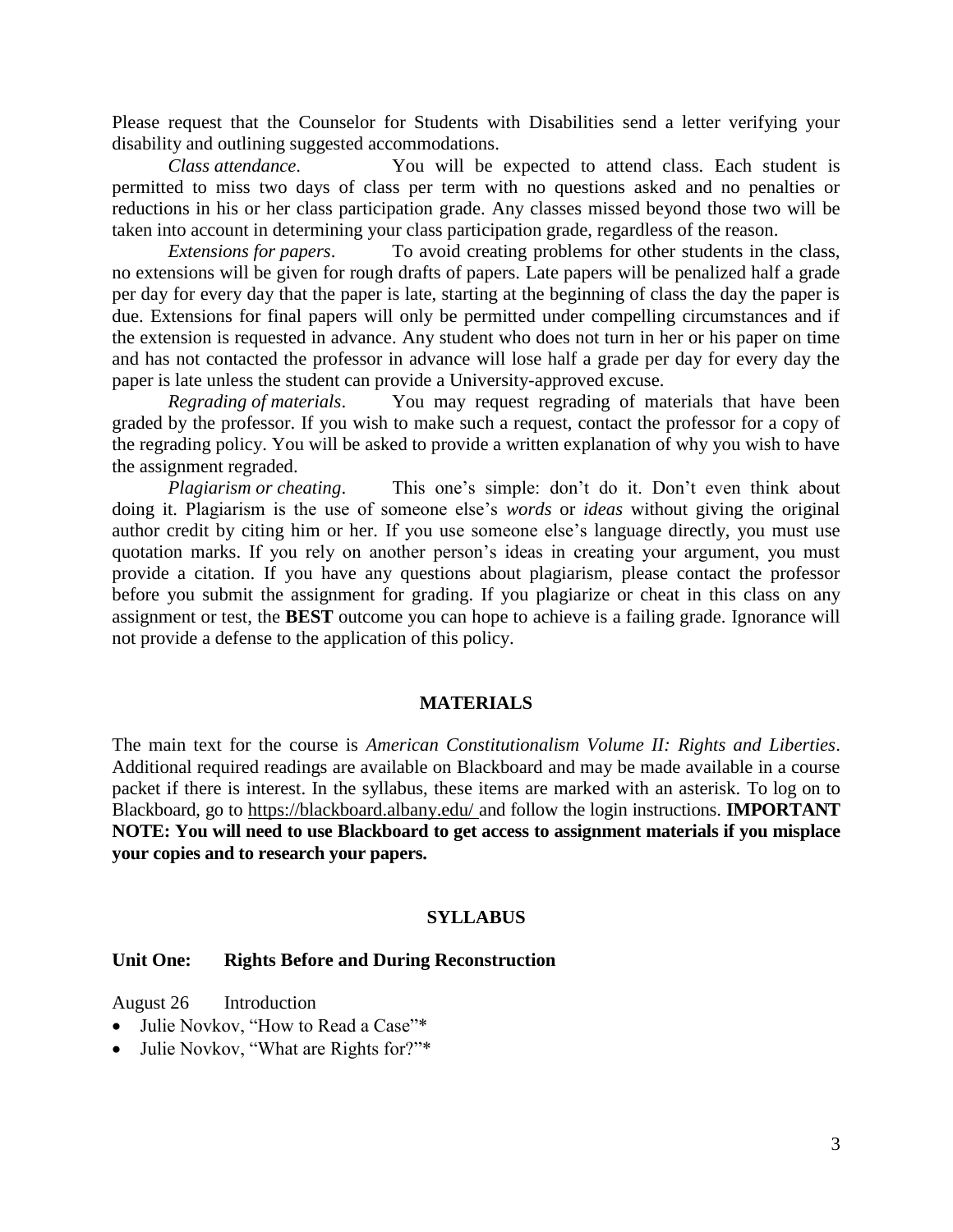August 28 No class (professor away)

• Introduction to Rights and Liberties (AC 3-21)

September 2 Pre-Constitutional Understandings of Rights

- Chapter 2 Introduction (AC 25-29)
- Foundations (AC 29-36)
- Chapter 3 Foundations (AC 86-97)

September 4 Equality in the Early Republic and Jacksonian Era

- Chapter 4, Equality under Law: Race (AC 184-194)
- Chapter 4, Gender (AC 194-196)
- *Barron v. Baltimore* (AC 218-219)

September 9 Growing Concerns over Race and Slavery; Seneca Falls

- Chapter 5, Equality (AC 248-250)
- *Dred Scott v. Sandford* (AC 250-257)
- *Roberts v. City of Boston* (AC 257-259)
- Stanton, Keynote Address (AC 260-61)

September 11 Early Fourteenth Amendment Frameworks for Understanding Rights

- Civil War Amendment Debates (AC 286-295)
- *Slaughter-House Cases* (AC 296-300)
- *Bradwell v. Illinois* (AC 341-342)
- *Civil Rights Cases* (AC 379-383)

# **Unit Two: Fourteenth Amendment Equality and Liberty through the 1960s**

September 16 The Rise of Jim Crow

- *Yick Wo v. Hopkins* (AC 440-441)
- The Rise of Jim Crow (AC 444-447
- *Plessy v. Ferguson* (AC 447-450)
- John Knox, Address to the Alabama Constitutional Convention (AC 450-452)

September 18 The Strange Saga of Liberty I

- *Holden v. Hardy* (AC 395-397)
- *Lochner v. New York* (AC 397-400)
- *Muller v. Oregon* (AC 400-403)
- *Adkins v. Children's Hospital* (AC 403-406)

September 23 The Strange Saga of Liberty II

- *Commonwealth v. Campbell* (AC 414-416)
- *Meyer v. Nebraska* (AC 416-418)
- $\bullet$  *Buck v. Bell* (AC 418)

QUIZ ONE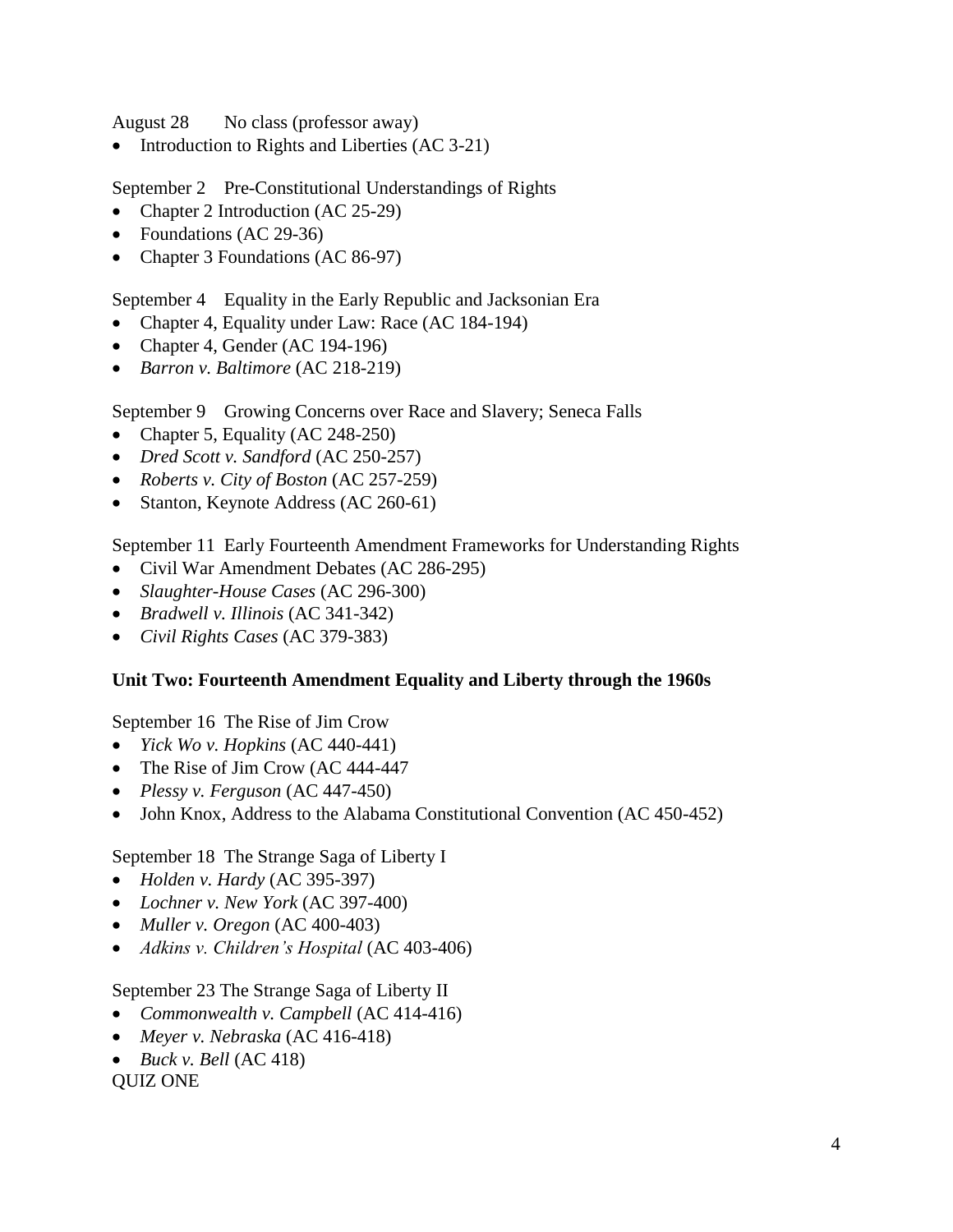September 25 NO CLASS

September 30 Liberty and Property Reconsidered

- *Home Building & Loan v. Blaisdell* (AC 513-516)
- *West Coast Hotel v. Parrish* (AC 517-520)
- *Williamson v. Lee Optical* (AC 520-521)

October 2 The Rise of Modern Equality Doctrine

- *United States v. Carolene Products* (AC 492-493)
- *Korematsu v. United States* (AC 582-586)
- *Shelley v. Kraemer* (AC 507-509)

October 7 *Brown* and Strict Scrutiny

- Civil Rights Advocates Debate Strategy (AC 588-590)
- *Brown v. Board of Education I* (AC 590-594)
- *Bolling v. Sharp* (AC 594)
- *Brown v. Board of Education II* (AC 594-595)
- Implementing *Brown* (AC 595-598)

October 9 The Growth of Individual Rights Jurisprudence

- *Skinner v. Oklahoma* (AC 530-531)
- *Perez v. Sharp* (AC 531-533)
- *Griswold v. Connecticut* (AC 533-538)

## **Unit Three: Late Twentieth Century Concerns: Expansion and Retrenchment**

October 14 *Brown*'s Legacy and Continued Struggles: Race, Class, and Equality in the 1970s

- *San Antonio Independent School District v. Rodriguez* (AC 686-689)
- *Swann v. Charlotte-Mecklenburg Board of Education* (AC 692-694)
- *Regents of the University of California v. Bakke* (AC 696-702)
- *Washington v. Davis* (AC 702 -704)

October 16 Gender Emerges In Equal Protection I

- *Goesaert v. Cleary*\*
- *Reed v. Reed*\*
- Debate over the Equal Rights Amendment (AC 707-709)
- *Frontiero v. Richardson* (AC 709-711)

## October 21 Gender Emerges in Equal Protection II

- Military Service and Pregnancy (AC 711-712)
- *Craig v. Boren*\*
- *Rostker v. Goldberg\**

# October 23 Reproductive Freedom

*Roe v. Wade* (AC 657-662)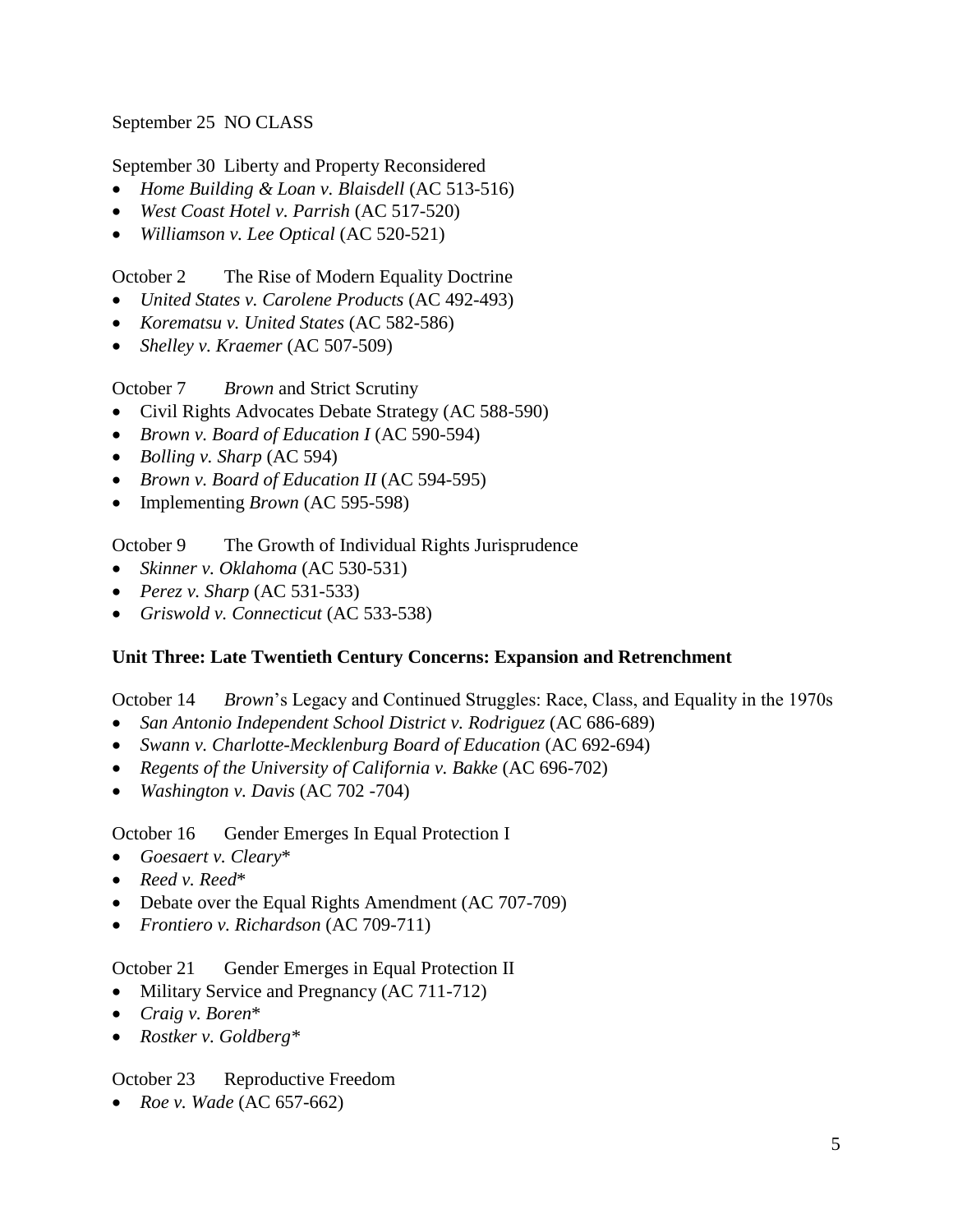- The Reagan Administration on *Roe* (AC 782-784)
- *Planned Parenthood of Southeastern Pennsylvania v. Casey* (AC 784-792)

## October 28 State Obligations and Limits

- *Dandridge v. Williams* (AC 646-647)
- *Goldberg v. Kelly*\*
- *DeShaney v. Winnebago County Dept. of Social Services* (AC 752-754)
- QUIZ TWO

October 30 Legitimacy as a Suspect Class?

- *Levy v. Louisiana*\*
- *Fiallo v. Bell*\*
- *Nguyen v. INS*\*

November 4 The Affirmative Action Debate

- Two Presidents on Affirmative Action (AC 838-840)
- *City of Richmond v. Croson* (AC 840-844)

## **Unit Four: Contemporary Concerns**

November 6 Lesbian and Gay Rights I

- *Bowers v. Hardwick* (AC 792-794)
- *Romer v. Evans* (AC 991-994)

November 11 Lesbian and Gay Rights II

- *Lawrence v. Texas* (AC 934-937)
- *Goodridge v. Department of Public Health* (AC 937-942)
- *United States v. Windsor*\*

November 13 The Right to Die

- *Cruzan v. Director, Missouri Dept. of Health*\*
- *Vacco v. Quill*\*
- The Terri Schiavo Affair (AC 949-951)

*Schiavo ex rel. Schindler v. Schiavo* (AC 951-952)

LAWYERS' ROUGH DRAFTS DUE IN CLASS

November 18 MOOT COURT I MOOT COURT II JUDGES' ROUGH DRAFTS DUE IN CLASS

November 20 MOOT COURT III MOOT COURT IV